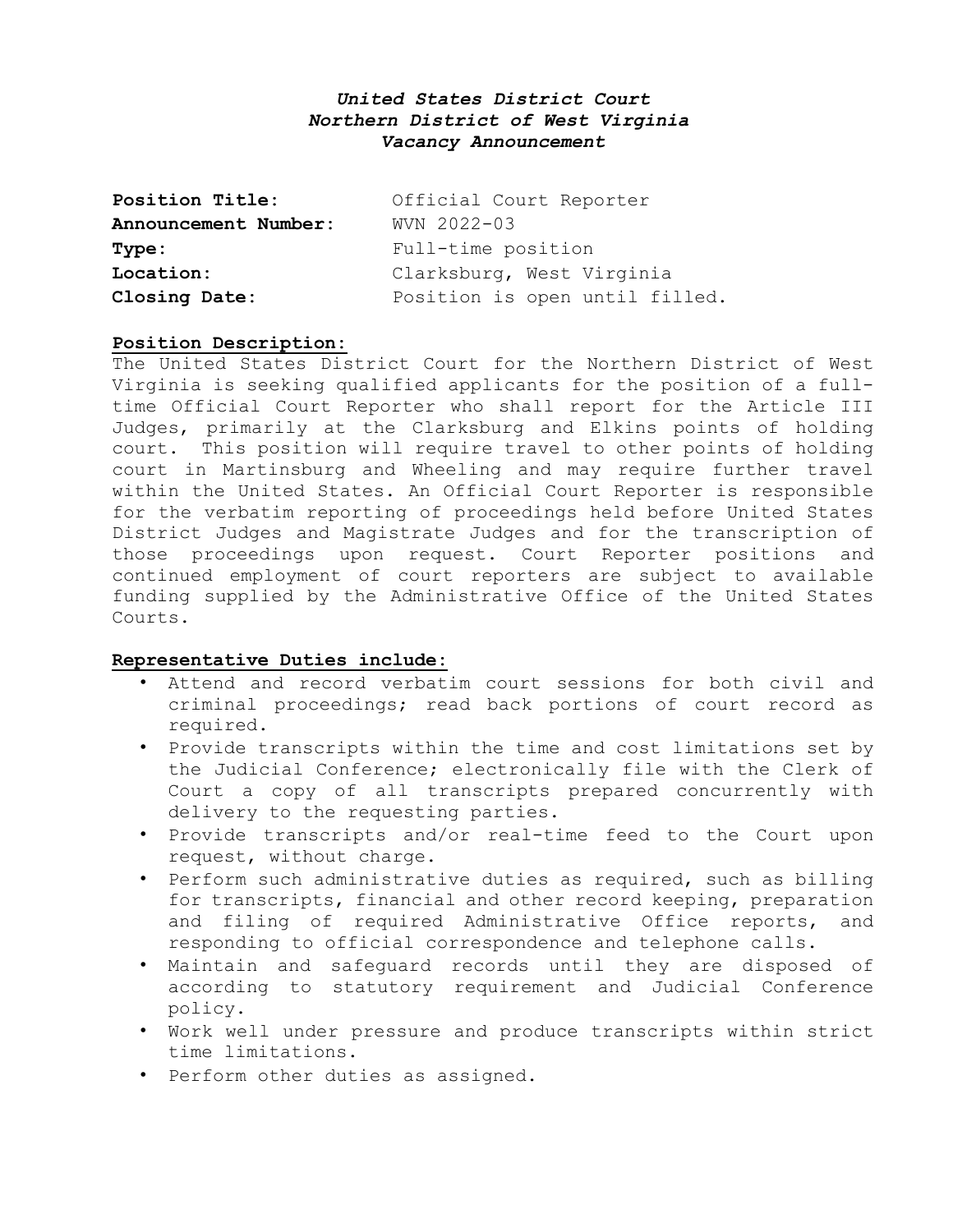### **Qualifications and Requirements:**

The successful candidate must possess excellent communication skills and be willing to work as part of a team of reporters to meet the court's needs. Candidates should be highly organized, possess tact, good judgment, poise, initiative, and maintain confidentiality, a professional appearance and appropriate demeanor at all times.

**Required:** An applicant for appointment as an Official Court Reporter in a United States District Court must possess as a minimum requirement at least four years of prime court reporting experience in a court, or in the freelance field of service, or a combination thereof, and have qualified by testing for listing on the registry of professional reporters of the National Court Reporters Association (NCRA) or passed an equivalent qualifying examination. Realtime court reporting proficiency is required.

**Preferred:** Special consideration would be extended to Registered Professional Reporters and reporters who possess a Certificate of Merit from the NCRA. Federal Court Reporter experience preferred. Realtime certification preferred.

#### **Salary Range:**

Four increment levels are authorized for merit and Realtime<br>certification. Starting salary level is commensurate with Starting salary level is commensurate qualifications.

- Level 1: Starting salary (\$84,635) (minimum qualifications)
- Level 2: Starting salary plus 5% (\$88,867) requires merit certification
- Level 3: Starting salary plus 10% (\$93,099) requires Realtime certification
- Level 4: Starting salary plus 15% (\$97,330) requires Realtime certification and merit certification

Merit certification = registered merit reporter from the NCRA. Real-time certification = successful completion of a certified Realtime examination by NCRA or equivalent exam.

#### **Miscellaneous:**

- U.S. citizenship required.
- Electronic Fund Transfer (EFT) for payroll deposit is required.
- The selected candidate will be subject to a background check that includes an FBI fingerprint check as a condition of employment.
- Veterans' preference is not a factor used in Judicial Branch appointments.
- A COVID-19 vaccine and booster mandate is in effect for the Northern District of West Virginia.